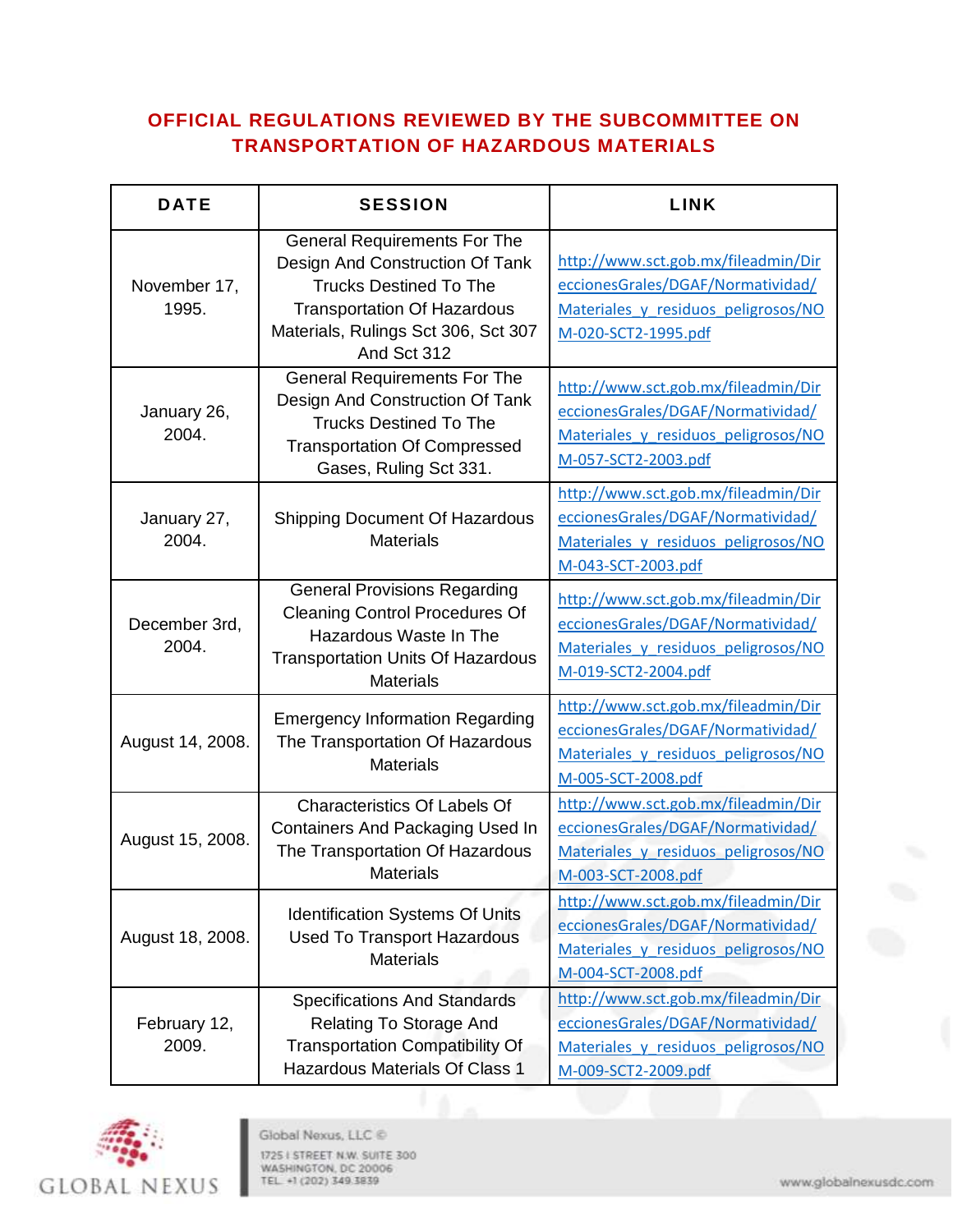| February 16,<br>2009. | Provisions Regarding The Design,          |                                     |
|-----------------------|-------------------------------------------|-------------------------------------|
|                       | Construction, Inspection And              | http://www.sct.gob.mx/fileadmin/Dir |
|                       | <b>Technical Specifications Of</b>        | eccionesGrales/DGAF/Normatividad/   |
|                       | Portable Tanks Destined To The            | Materiales y residuos peligrosos/NO |
|                       | <b>Transportation Of Hazardous</b>        | M-032-SCT2-2009.pdf                 |
|                       | <b>Materials</b>                          |                                     |
| February 17,<br>2009. | Special And Additional                    |                                     |
|                       | Specifications For Containers,            | http://www.sct.gob.mx/fileadmin/Dir |
|                       | Packaging, Flexible Intermediate          | eccionesGrales/DGAF/Normatividad/   |
|                       | <b>Bulk Containers, Portable Tanks</b>    | Materiales y residuos peligrosos/NO |
|                       | Used In The Transportation Of             | M-027-SCT2-2009.pdf                 |
|                       | Hazardous Materials Class 5,              |                                     |
|                       | Division 5.2 (Organic Peroxide)           |                                     |
|                       | <b>Characteristics And Specifications</b> |                                     |
|                       | Regarding The Design,                     | http://www.sct.gob.mx/fileadmin/Dir |
| February 25,          | Construction, Inspection And              | eccionesGrales/DGAF/Normatividad/   |
| 2009.                 | <b>Testing Of Portable Tanks Used</b>     | Materiales y residuos peligrosos/NO |
|                       | For The Transportation Of                 | M-030-SCT2-2009.pdf                 |
|                       | <b>Refrigerated Liquefied Gases</b>       |                                     |
|                       | Listing Of The Most Commonly              | http://www.sct.gob.mx/fileadmin/Dir |
|                       | Transported Hazardous Materials,          | eccionesGrales/DGAF/Normatividad/   |
| March 4, 2009.        | Instructions Of Usage Of                  | Materiales y residuos peligrosos/NO |
|                       | <b>Containers And Packaging And</b>       | M-002-1-SCT-2009.pdf                |
|                       | <b>Gas Containers</b>                     |                                     |
|                       | Provisions Regarding Segregation          | http://www.sct.gob.mx/fileadmin/Dir |
| September 1st,        | And Compatibility For The Storage         | eccionesGrales/DGAF/Normatividad/   |
| 2009.                 | And Transportation Of Hazardous           | Materiales y residuos peligrosos/NO |
|                       | <b>Materials</b>                          | M-010-SCT2-2009.pdf                 |
|                       | <b>Specifications And Standards</b>       | http://www.sct.gob.mx/fileadmin/Dir |
|                       | <b>Relating To Storage And</b>            | eccionesGrales/DGAF/Normatividad/   |
| May 10, 2010.         | <b>Transportation Compatibility Of</b>    | Materiales y residuos peligrosos/NO |
|                       | Hazardous Materials Of Class 3 -          | M-028-SCT2-2010.pdf                 |
|                       | Flammable Liquids                         |                                     |
|                       | <b>Characteristics And Specifications</b> |                                     |
| May 26, 2010.         | Regarding The Design,                     | http://www.sct.gob.mx/fileadmin/Dir |
|                       | Construction, Inspection And              | eccionesGrales/DGAF/Normatividad/   |
|                       | <b>Testing Of Portable Tanks Used</b>     | Materiales y residuos peligrosos/NO |
|                       | For The Transportation Of Non-            | M-046-SCT2-2010.pdf                 |
|                       | <b>Refrigerated Liquefied Gases</b>       |                                     |
| September 6,<br>2010. | Marking Of Containers And                 | http://www.sct.gob.mx/fileadmin/Dir |
|                       | Packaging Destined To The                 | eccionesGrales/DGAF/Normatividad/   |
|                       | <b>Transportation Of Hazardous</b>        | Materiales y residuos peligrosos/NO |
|                       | <b>Materials</b>                          | M-007-SCT2-2010.pdf                 |